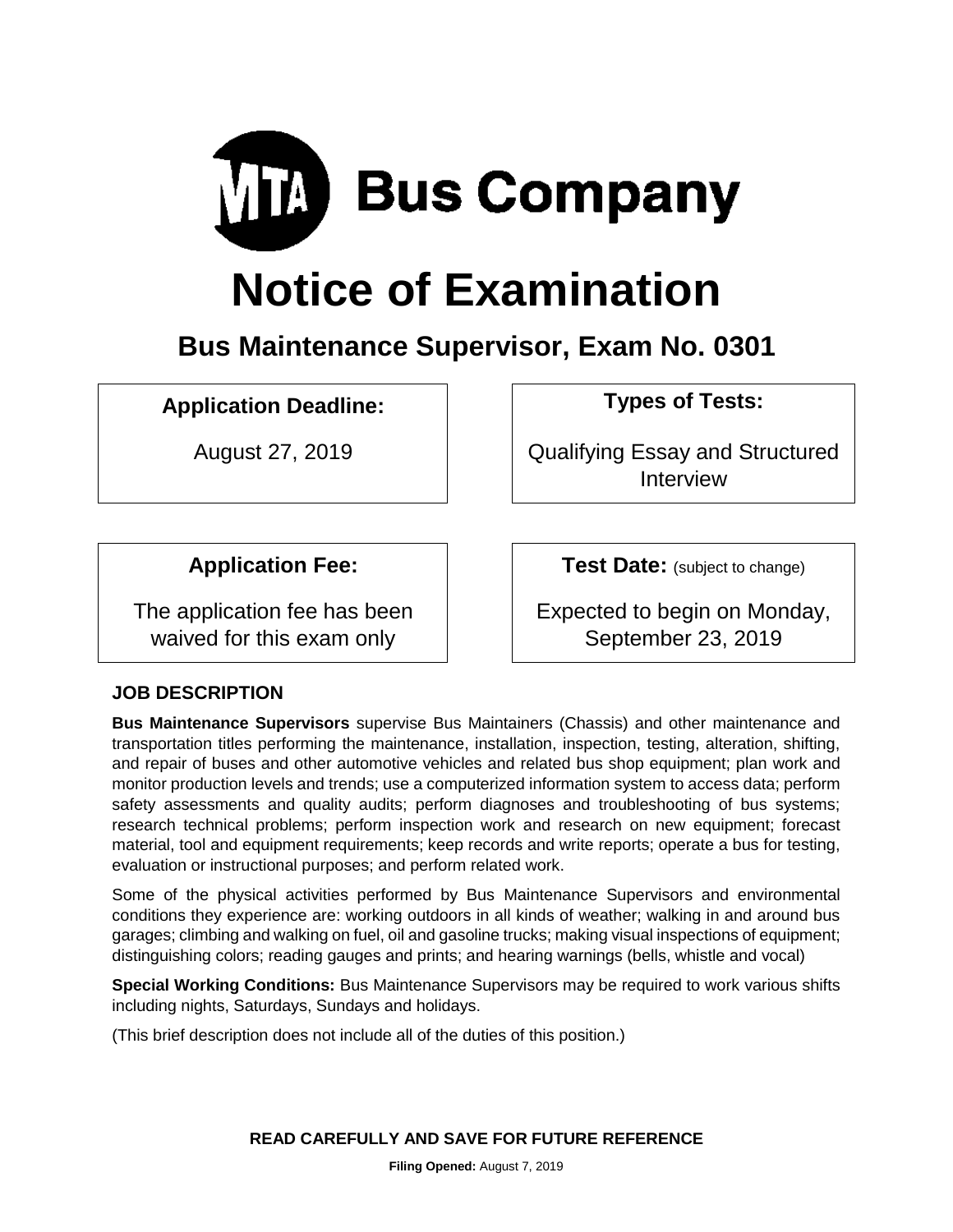# **SALARY AND BENEFITS**

The current minimum salary for Bus Maintenance Supervisor is \$36.769279 per hour for a 40- hour work week increasing to 41.783272 in the fifth year of service. These rates are subject to change. The benefits of this position include, but are not limited to, night and weekend salary differentials, paid holidays, vacation and sick leave, a comprehensive medical plan and a pension plan.

# **HOW TO QUALIFY**

**Education and Experience Requirements:** By the **last day of the Application Period,** you must meet the following requirements:

- 1. Three years of full-time experience as a journey-level automotive mechanic (i.e., fully trained, proficient, knowledgeable, experienced, and competent) troubleshooting and repairing passenger automobiles, trucks, buses, or aircraft; plus
- 2. One year of full-time experience as a supervisor supervising auto mechanics or mechanics in a closely related trade.

For the above journey-level experience to be credited, **it must be preceded** by one of the following:

- A) Two years of full-time experience as a mechanic's helper, apprentice or trainee performing or assisting in the work described above; or
- B) Graduation from a recognized trade school or technical school, approved by a state's Department of Education or comparable agency, with a major curse of study in automotive mechanics or a closely related field, totaling 600 hours; or
- C) Graduation from a vocational high school, approved by a state's Department of Education or a comparable agency, with a major course of study in automotive mechanics or a closely related field; or
- D) Graduation from an accredited college or university with an AAS degree or higher in automotive mechanics or a closely related field. Accreditation must be by a reginal, national, professional or specialized agency recognized as an accrediting body by the U.S.

If you have qualifying part-time experience, it will be credited on a prorated basis.

**The following are types of experience that are not acceptable:** auto body and fender repair; auto or truck assembly; dealership make-ready repair; fuel, oil, and lube serving; vehicle inspection; specialty replacement shop work, such as tire, exhaust parts (muffler) or glass replacement; audio or video installation; and salvage and junkyard extraction.

The vocational high school, technical school, or trade school must be approved by a State's Department of Education or a recognized accrediting organization. The college or university must be accredited by regional, national, professional or specialized agencies recognized as accrediting bodies by the U.S. Secretary of Education, and by the Council of Higher Education Accreditation (CHEA).

You are responsible for determining whether you meet the qualification requirements for this examination prior to submitting the *Application*. You may be given the tests before we determine if you meet the qualification requirements. If you are marked "Not Qualified," you will **not** receive a score.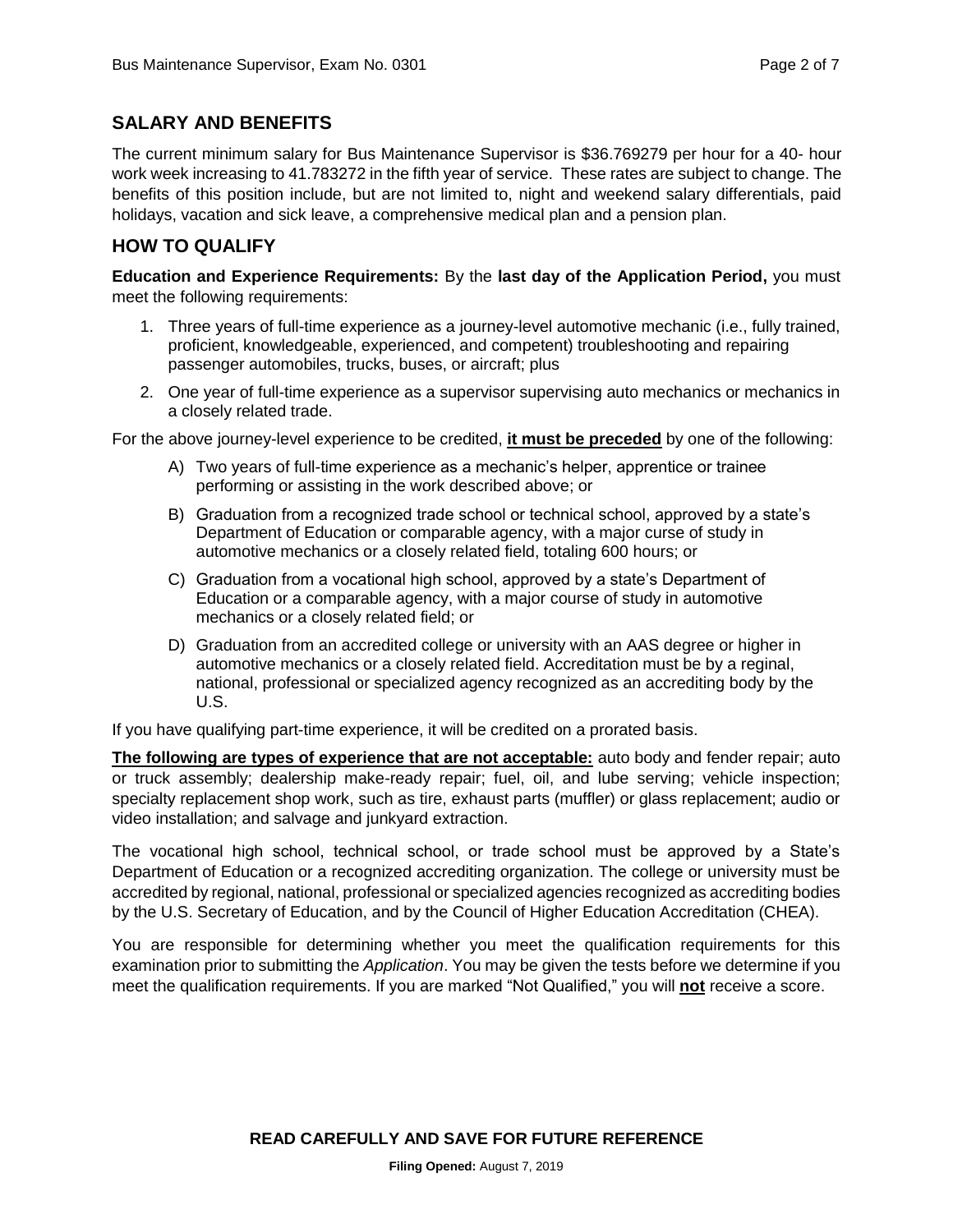# **REQUIREMENTS TO BE APPOINTED**

**Driver License Requirement:** At the time of appointment, you must possess either:

- 1. A Class B Commercial Driver License (CDL) valid in the State of New York with a passenger endorsement and no disqualifying restrictions that would preclude the performance of the duties of this title; or
- 2. A Motor Vehicle Driver License valid in the State of New York and a Learner Permit for a Class B CDL valid in the State of New York with a passenger endorsement and no disqualifying restrictions.

If you qualify under "2" above, your appointment will be subject to the receipt of a Class B CDL valid in the State of New York with a passenger endorsement and no disqualifying restrictions at the end of a special training course in bus operation. If you fail to successfully complete the special training course in bus operation, including the receipt of a Class B CDL valid in the State of New York with a passenger endorsement and no disqualifying restrictions, your employment will be terminated. If you have serious moving violations, a license suspension or an accident record, you may be disqualified.

The Class B Commercial Driver License (CDL) with a passenger endorsement and no disqualifying restrictions must be maintained for the duration of your employment in the title. Such license and/or Learner Permit must not include any restrictions which would preclude the performance of Bus Maintenance Supervisor work.

**Commercial Motor Vehicle Driving Experience in the Military or New York National Guard**: If you are an active member or former member (discharged in the past year) of the military or New York National Guard and have experience driving a Commercial Motor Vehicle in the military or New York National Guard, you may be eligible for a waiver of the New York State commercial driving skills test through the New York State Department of Motor Vehicles. If you believe that you may be eligible for this waiver, you must apply for the waiver through the New York State Department of Motor Vehicles.

**Medical Requirement:** Medical guidelines have been established for the position of Bus Maintenance Supervisor. You will be examined to determine whether you can perform the essential functions of the position. Where appropriate, a reasonable accommodation will be provided for a person with a disability to enable him or her to perform the essential functions of the job.

**Drug Screening Requirement:** You must pass a drug screening in order to be appointed, and if appointed, you will be subject to random drug and alcohol tests for the duration of your employment. Additionally, if you have tested positive on a drug or alcohol test or had a refusal to test during preemployment or while employed by a Federal DOT-regulated employer during the applicable period, you must have completed the Substance Abuse Professional (SAP) evaluation, referral and education/treatment process required by federal law in order to be appointed to this safety-sensitive position.

**Residency:** New York City residency is not required for this position.

**English Requirement:** You must be able to understand and be understood in English.

**Proof of Identity:** Under the Immigration Reform and Control Act of 1986, you must be able to prove your identity and your right to obtain employment in the United States prior to employment with MTA Bus Company.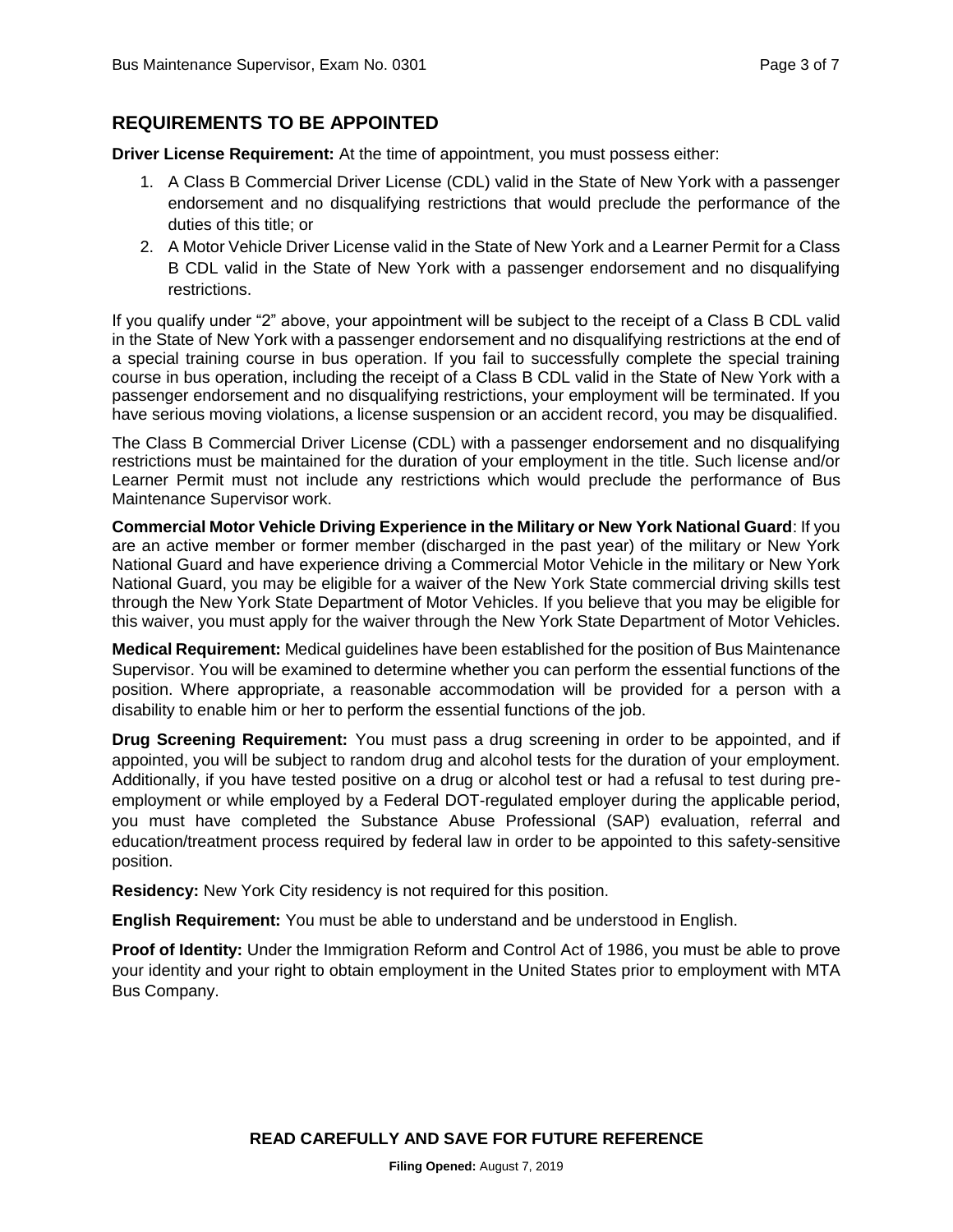# **HOW TO OBTAIN AN APPLICATION**

During the application period, you may obtain an application for this examination online (see "HOW TO SUBMIT AN APPLICATION" below) or in person at the MTA Exam Information Center, as indicated below.

**MTA EXAM INFORMATION CENTER:** Open Monday through Friday, from 9 AM to 5 PM, in the lobby at 180 Livingston Street, Brooklyn, New York. Directions: take the A, C, F or R trains to the Jay Street Metro-Tech Station or, the 2 or 3 train to the Hoyt Street Station.

### **REQUIRED FORMS**

- 1. **Application:** Make sure that you follow all instructions included with your *Application*. Save a copy of the instructions for future reference.
- 2. **Education and Experience Test Paper:** Write your social security number in the box at the top of the cover page, and the examination title and number in the box provided. This form must be filled out completely and in detail for you to receive your proper rating. Keep a copy of your completed Education and Experience Test Paper for your records.
- 3. **Foreign Education Fact Sheet (required only if you need credit for your foreign education for this examination):** If you were educated outside the United States, you must have your foreign education evaluated to determine its equivalence to education obtained in the United States. The services that are approved to make this evaluation, as well as instructions on how to submit this evaluation are listed in the *Foreign Education Fact Sheet* included with your application packet. When you contact the evaluation service, ask for a "document-by-document" (general) evaluation of your foreign education. Your foreign education evaluation **must** be submitted directly to NYC Transit's Examinations Unit by the service completing the evaluation. Foreign education evaluations received directly from applicants will **not** be accepted. You can also access the *Foreign Education Fact Sheet* on our website at http://web.mta.info/nyct/hr/forms\_instructions.htm.

**Note:** If you have earned a higher-level degree in the United States that supersedes the level of education required to meet the qualification requirements, you do not need to submit a foreign education evaluation. However, you must indicate that you have completed the higher-level degree in the United States; proof of acceptance into an academic program or school is not sufficient to determine satisfactory equivalency.

# **HOW TO SUBMIT AN APPLICATION**

You may apply by internet or mail. New York City Transit will **not** accept *Applications* in person.

#### **Online Applications**:

1. Apply using [www.mymta.info/exams](http://www.mymta.info/exams) by the last day of the application period.

Note: The application system may not function properly with mobile devices or tablets. For best results when applying, please use Internet Explorer, open a new window, and avoid having multiple tabs open on the same window.

- 2. To apply, log into your existing account, or create an account if you do not yet have one.
- 3. Follow the steps to submit an application.
- 4. A confirmation number will appear on the same page after submitting your application (Save this number for future reference).

(Continued)

#### **READ CAREFULLY AND SAVE FOR FUTURE REFERENCE**

**Filing Opened:** August 7, 2019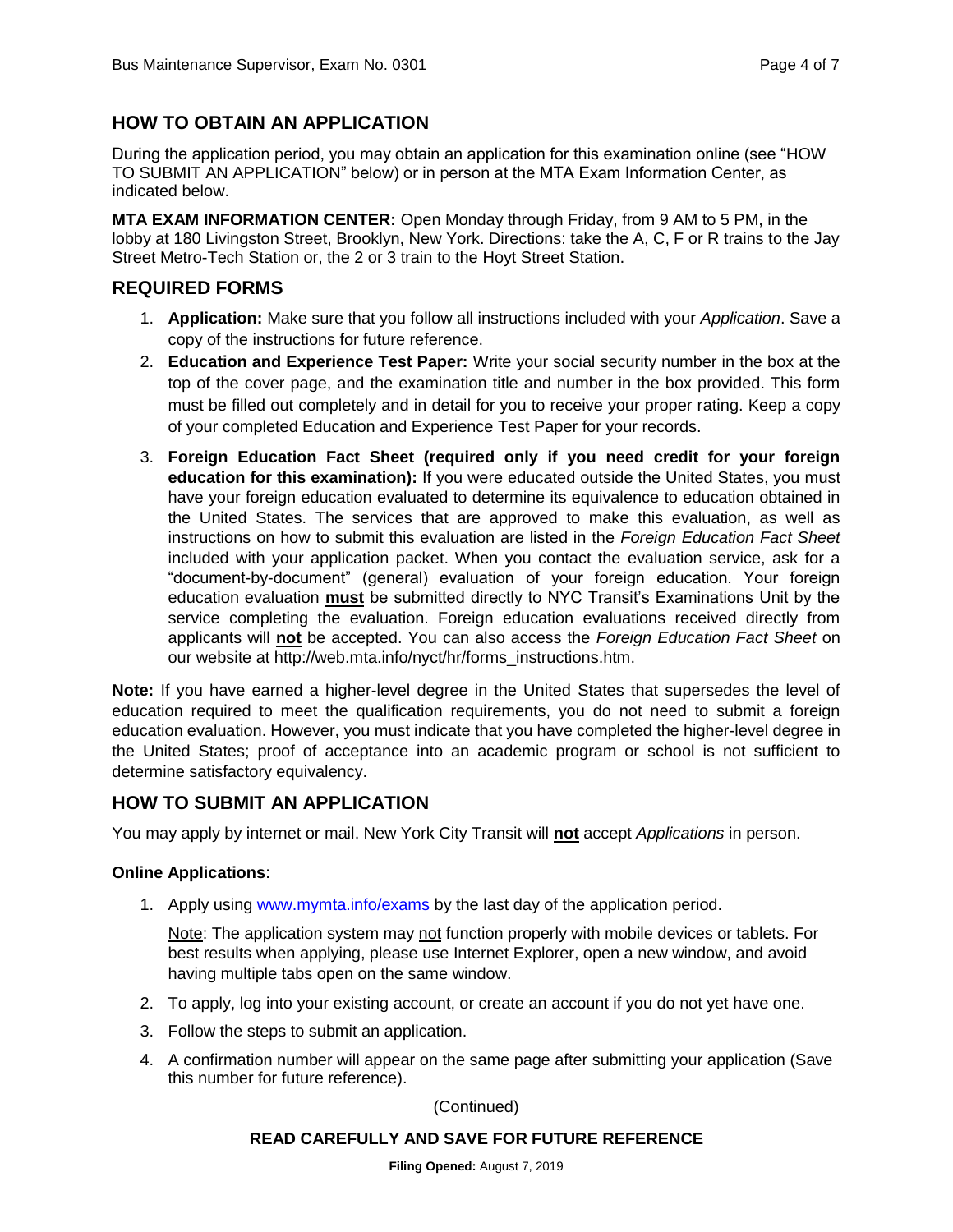# **HOW TO SUBMIT AN APPLICATION** (Continued)

IMPORTANT: Your application submission confirms that you have read this Notice of Examination, including any test dates and the requirements to compete in this exam.

Computers with internet access are available on a limited basis at branches of the New York Public Library, the Brooklyn Public Library and the Queens Library to patrons with a valid library card.

# **ADMISSION LETTER**

An *Admission Letter* will be mailed to you about 10 days before the first date of testing. If you do not receive an *Admission Letter* at least 4 days before this date, you may obtain a duplicate letter at the MTA Exam Information Center (as indicated above). A paper copy of the *Admission Letter* is your ticket for admission to the test.

Applicants **must** keep their mailing address **up to date**. Please refer to the Correspondence section below for instructions on how to update your address and other contact information.

# **THE TEST**

You will be given a *qualifying* essay test and a *competitive* structured interview. The tests will be given in a single session on the same day. A score of at least 70% is required to pass the qualifying essay test and competitive structured interview. Your score on the competitive structured interview will determine your place on the eligible list. You may be given the tests before we check your eligibility.

You will be scheduled to take the tests on a date indicated in the above "Test Date" box. You will be randomly assigned to a test date and location, and you cannot request that your scheduled test date or location be changed, unless you meet the conditions in the "Special Arrangements" section below.

The qualifying essay test will require candidates to write one or more reports based on information provided on the day of the structured interview. Candidates will be evaluated on their ability to write concisely, comprehensively, and clearly using good grammatical form. Only those candidates who achieve a passing score on the structured interview test will have their qualifying essay test rated.

The competitive structured interview may include questions on the installation, troubleshooting, inspection, repair, and maintenance of automotive/bus equipment, including tools and equipment used in automotive/bus maintenance; supervisory methods and practices; the ability to follow rules and regulations, policies and procedures; labor-management practices; safe and efficient work practices and procedures; reading and interpreting technical drawings, wiring diagrams and schematics; and other related areas.

# **TEST ADMINISTRATION GUIDELINES**

**Warning:** You are not permitted to enter the test site with cellular phones, smart watches, beepers, pagers, cameras, portable media players, or other electronic devices. Calculators are **not** permitted. Electronic devices with an alphabetic keyboard, word processing, or data recording capabilities, such as planners, organizers, etc., are prohibited. If you use any of these devices in the building at any time before, during, or after the test, you may **not** receive your test results, your test score may be nullified.

You may not have any other person, including children, present with you while you are being processed for or taking the test, and no one may wait for you inside of the test site while you are taking the test.

(Continued)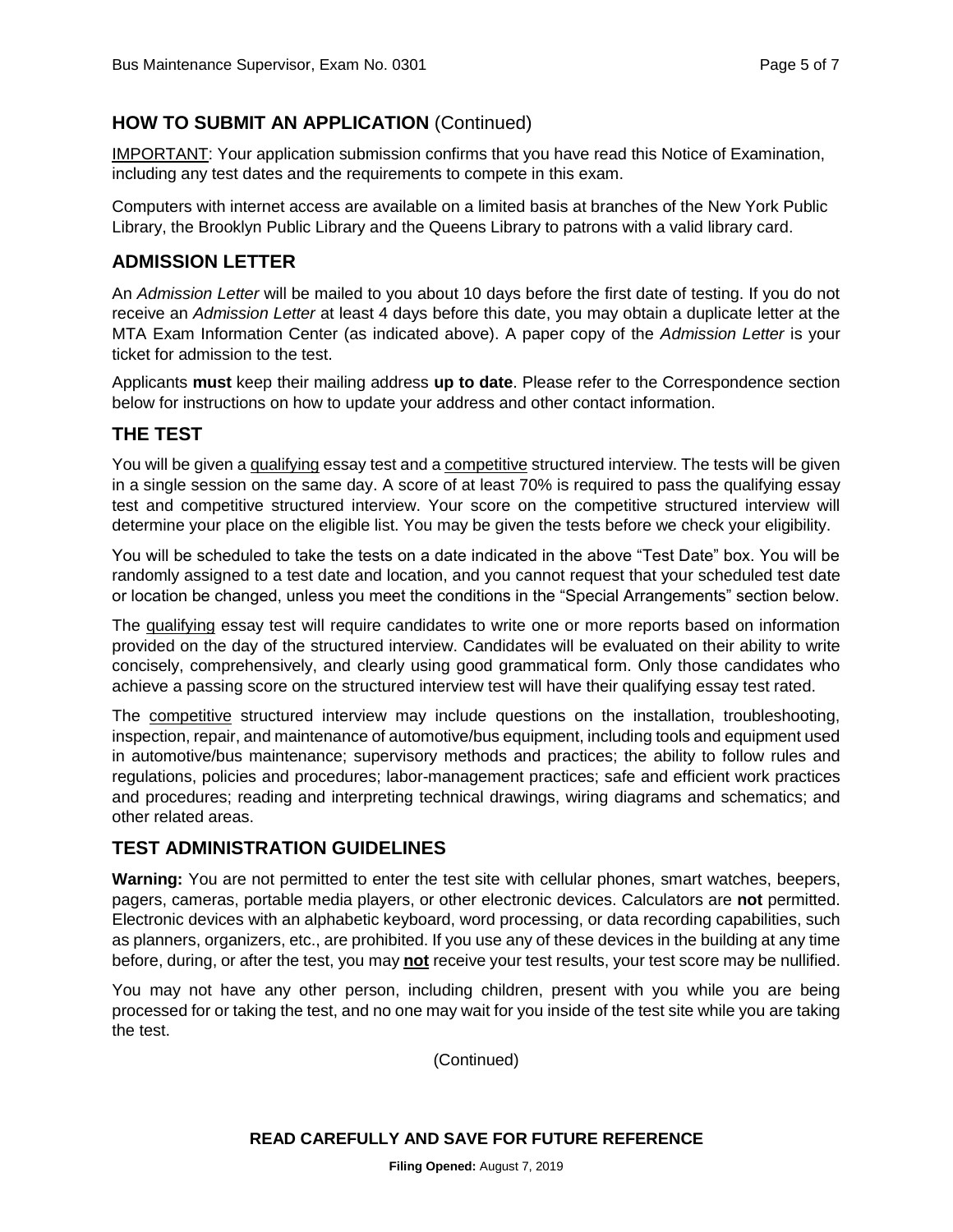# **TEST ADMINISTRATION GUIDELINES**(Continued)

**Required Identification: You are required to bring one (1) form of valid (non-expired) signature and photo bearing identification to the test site**. The name that was used to apply for the exam must match the first and last name on the photo ID. A list of acceptable identification documents is provided below**. If you do not have an acceptable ID, you may be denied testing.** Acceptable forms of identification (bring one) are as follows: State issued driver license, State issued identification card, US Government issued Passport, US Government issued Military Identification Card, US Government issued Alien Registration Card, Employer ID with photo, IDNYC, or Student ID with photo.

Leaving: You must leave the test site once you finish the test. If you leave the test site after being fingerprinted but before finishing the test, you will not be permitted to re-enter. If you disregard this instruction and re-enter the test site, you may not receive your test results, your test score may be nullified.

# **THE TEST RESULTS**

If you pass the competitive structured interview and qualifying essay test, your name will be placed in final score order on an eligible list and you will be given a list number. You will be notified by mail of your test results. If you meet all requirements and conditions, you will be considered for appointment when your name is reached on the eligible list.

# **SPECIAL ARRANGEMENTS**

**Special Test Accommodations:** If you plan to request special testing accommodations due to disability or an alternate test date due to your religious belief, follow the instructions included with your *Application* and mail your request to the address found in the "Correspondence" section below no later than 30 days prior to the first scheduled test date.

**Make-Up Test:** You may apply for a make-up test if you cannot take the structured interview or qualifying essay test on the scheduled date for any of the following reasons:

- 1. Compulsory attendance before a public body;
- 2. On-the-job injury or illness caused by municipal employment where you are an officer or employee of the City;
- 3. Absence from the test within one week after the death of a spouse, domestic partner, parent, sibling, child, or child of a domestic partner where you are an officer or employee of the City;
- 4. Absence due to ordered military duty;
- 5. A clear error for which MTA New York City Transit is responsible; or
- 6. A temporary disability, pregnancy-related, or child-birth related condition preventing you from taking the test.

To request a make-up test, mail your request with your documentation of special circumstances to the address found in the "Correspondence" section below within 60 days of your scheduled test date or make the request within 90 days after performing ordered military duty.

(Continued)

**READ CAREFULLY AND SAVE FOR FUTURE REFERENCE**